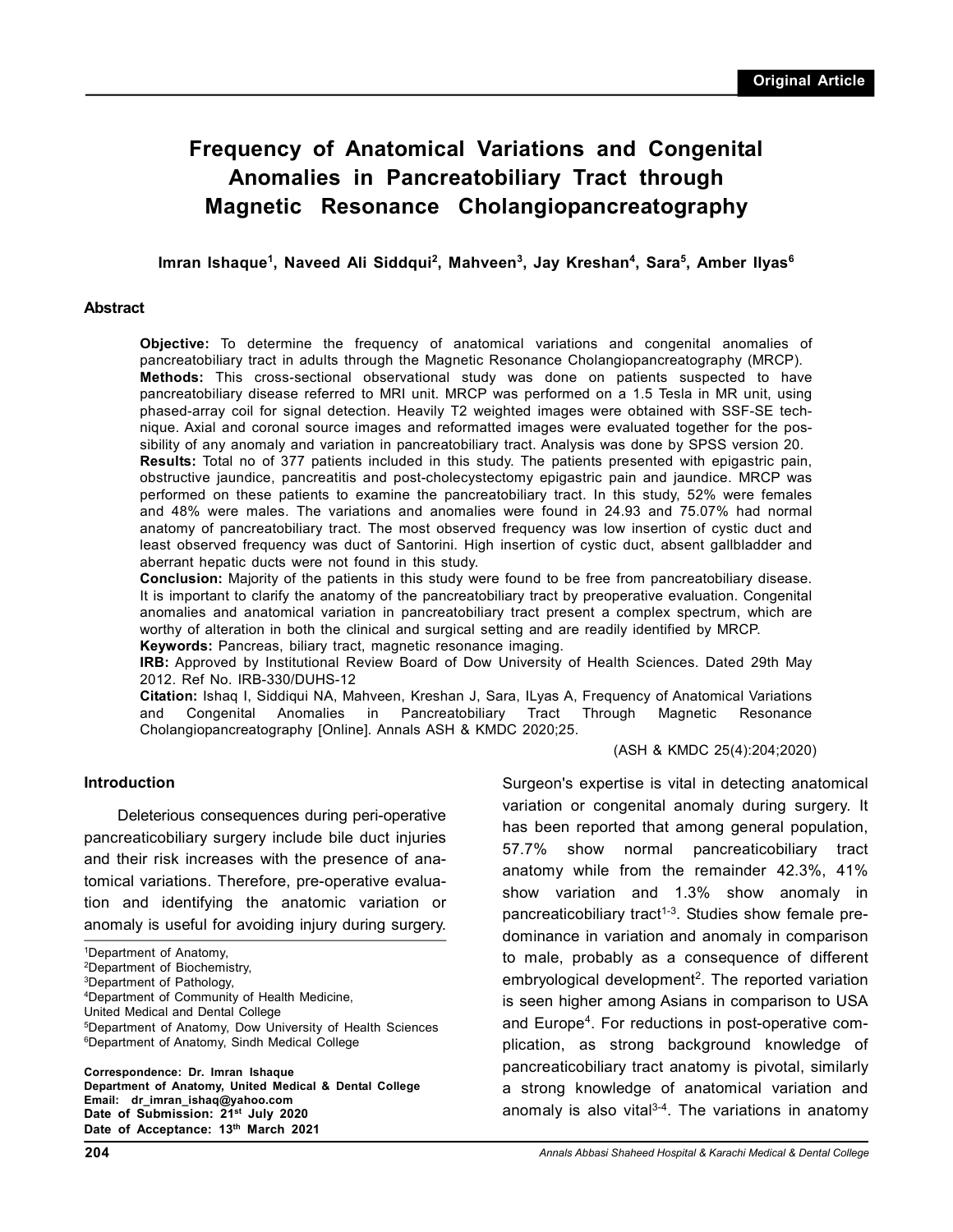and anomalies of pancreticobiliary tract are usually asymptomatic in childhood and either diagnosed as an incidental finding or in adulthood. The sign and symptoms seen are pain in the abdomen, nausea and vomiting which might be because of recurrent pancreatitis or obstructed gastric outlet due to pancreatic variant (congenital) or pancreatic duct system<sup>5</sup> .

Surgeon's knowledge of normal pancreaticobiliary anatomy with its abnormalities is useful for identifying and differentiating them between structures involved during surgery. Lack of proper knowledge may lead to trauma, biliary leak, division or ligation of the major bile duct<sup>6</sup>.

During pancreaticobiliary surgery, bile duct trauma is common in both laparoscopy or in open (laparotomy) technique. Present data is inconclusive regarding incidence of injury to bile duct; however, a rough estimation shows 1 in a 1,000 cases<sup>7</sup>. Injuries to bile duct can have life threatening complications, and are usually seen during cholecystectomies, especially laparoscopic in comparison to open technique, probably because of distortion in anatomy, variations in anatomy or pancreaticobiliary tract anomalies. In cholecystectomy, injury to bile duct is seen in 0.3 % to 0.62 % of patients and this figure is observed in patients having anatomic variations or anomalies<sup>8</sup>. In order to prevent peri-operative damage to biliary tract, it is vital to have pre-operative investigations for anatomic variation and / or anomalies in the patients undergoing surgery. Multiple radiological procedures can be carried out to detect pancreatico-biliary tract abnormalities. These include the conventional cholangiography, ultrasonography (U/S), biliary scintigraphy, endoscopic retrograde C cholangio-pancreatogram (ERCP) and percutaneous trans-hepatic cholangiogram (PTC)<sup>9</sup>.

In order to examine the anatomy of pancreaticobiliary and hepatobiliary tract, magnetic resonance imaging (MRI) of a special type is used, known as MRCP. This MRI provides information about the physiology as well as pathology of pancreaticobiliary and hepatobiliary system which

aids surgeons throughout the surgical procedure, to diagnose and treat the conditions accordingly. More importantly, MRCP is non-invasive. Assessing patency of pancreaticobiliary tract is of prime importance as patients undergoing pancreacticobiliary tract surgery commonly tend to have post-operative complications. Therefore, using the non-invasiveness methodology of MRCP, it has widely gained popularity for identifying ductal system in pancreaticobiliary tract. Through MRCP, clear plus accurate information regarding anatomical variations in bile ducts and anomalies within pancreaticobiliary tract helps to diagnose various types of disorders present in pancreaticobiliary system<sup>10</sup>. Examination through magnetic resonance (MR) is done on a 1.5 TESLA system (Siemens, Avanto, Erlangen and Signa). MRCP is an advanced method of testing compared to other techniques. Software mostly use is single shot fast spin echo (SSFSE) and T2 weighed images or single-section and multi-section by torso array coil. Pancreaticobiliary tract visibility is seen in coronal section whereas pancreatic duct andbile duct is seen in axial section. All sequences are acquired in a single breath-hold after 4-6 hours of fasting, for promoting filling of gallbladder. Whole procedure takes about 20 minutes<sup>11</sup>. The rationale of the study will prove to be a useful addition to the research data of our country benefiting for clinical health professionals and decreasing the incidence of surgical complications during the procedure and the aim of the study to evaluate the existing congenital anomalies and anatomical variations in patients with pancreatobiliary tract disease using MRCP in adults.

# **Patients and Method**

This cross-sectional multi-center study using non-probability convenient sampling technique was done at radiology department DUHS at Ojha and AKUH. After ethical approval and written informed consent was taken, 377 pancreaticobiliary tract disease patients were included in the study from radiology department in eight months. Inclusion criteria consisted of patients of either gender diagnosed as a case of pancreaticobiliary disease on ultrasonog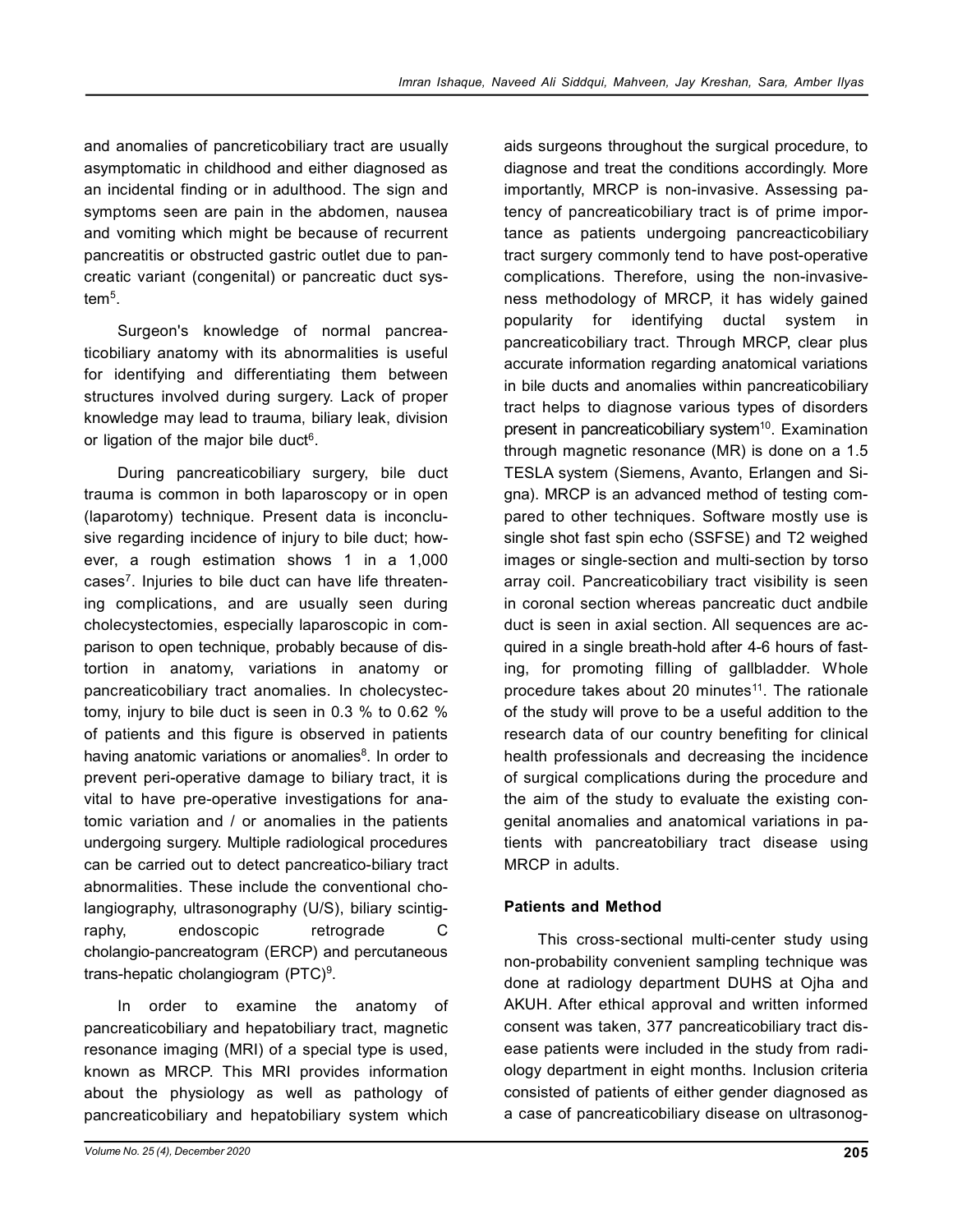raphy and patients having epigastric pain, obstructive jaundice, pancreatitis and post cholecystectomy epigastric pain and jaundice, post pubertal patients and MRCP images having clear anatomic views. Patients undergoing MRCP but images not being optimal on technical grounds, dementia patients, claustrophobic patients, patients unable to hold breath for 30 seconds or more, non MRI compatible pacemaker patients or patients with implants and mechanical prosthesis were excluded from the study.

Booking of patients was done before examining them. Prior to examination, patients were advised to have a 4-6 hour fasting state. Throughout the examination, loose and comfortable clothing gowns were given to the patients by the hospital. Each patient was explained about the procedure and written and informed consent sought. Machine's tunnel, sound of the machine and exercise for breath holding were all explained. In order to communicate with technologist, call bell was given to each patient and 350-500ml pineapple juice was provided 20 minutes prior to examination. Use of pineapple juice was done as a negative oral contrast material before examination. MRCP performed in Magnetic Resonance Image (MRI) unit on MRI scanner and images obtained using 1.5 TESLA (Magnetom, Vision, Erlangen, Siemens and Germany). The images were obtained on 1.5 TESLA by Siemens. The MRI scanner consisted of tunnel around1.5-meter-long surrounded by large circular magnet. The patient lied on a couch with a slider into the scanner. A receiving device was placed behind, around or part of the body that was being examined. It helps in detectingtiny radio signals emitted from patient's body. Patient was still and silent when each image was taken. The whole processwasaround 15 - 20 minutes. Radiographer and participant were in control room next to the scanner and observed the procedure using a monitor. Open Epi website was used to calculate the sample size keeping 43% prevalence 12 of anatomical variations and congenital anomalies. P- <0.05, 5% margin of error and 95% confidence interval used to calculate the sample size which was

377. The data analysis was conducted by using SPSS versions 20. Since it was a qualitative data, the prevalence was measured in percentages. Prevalence of variations and anomalies in pancreaticobiliary tract were calculated at 95% confidence interval. The frequencies of parameters were statistically analysed by using binomial test.  $P \leq$ 0.001 was considered statistically significant. Frequencies or percentages were shown through bar graphs and tables.

# **Results**

All 377 patients complained of epigastric pain, obstructive jaundice, pancreatitis and post cholecystectomy epigastric pain and jaundice. MRCP was done on these patients for examining pancreatobiliary tract. From 377 patients ofthe study, 52% are female and 48% were male. The variations and anomalies were found in 24.93% and 75.07% had normal pancreatobiliary tract anatomy Figure 1. The most observed frequency was low insertion of cystic duct and least observed frequency was duct of Santorini. High insertion of cystic duct, absent gallbladder and aberrant hepatic ducts were not found in this study. The mean age was 48  $\pm$ SD years. The variation and anomalies were found in 94 patients and the frequency was 24.93 %. Pancreas divisum was present in 21 patients with the frequency of 5.6%, duct of Santorini was seen in 3 patients with the frequency of 0.8%, pancreatic cyst was present in 17 patients with the frequency of 4.5%, low insertion of cystic duct was observed in 22 patients with the frequency of 5.8%, long cystic duct in 11 patients with the frequency of 2.9%, short cystic duct was seen in 05 patients (1.32%), choledochal cyst in 11 patients with the frequency of 2.9% and Phrygian cap in 6 patients with frequency of 1.6% Table 1. According to the observed variation and anomalies in the pancreatico-biliary tract, pancreas divisum was found in 08 (4.4%) males and 13 (6.6%) females. Pseudo-pancreatic cyst was reported in 09 (5%) males and 08 (4.1%) females. Duct of Santorini was observed in 01 (0.6%) male and 02 (1%) female. A low ICD was seen in 13 (7.2%) males and 09 (4.6%) females.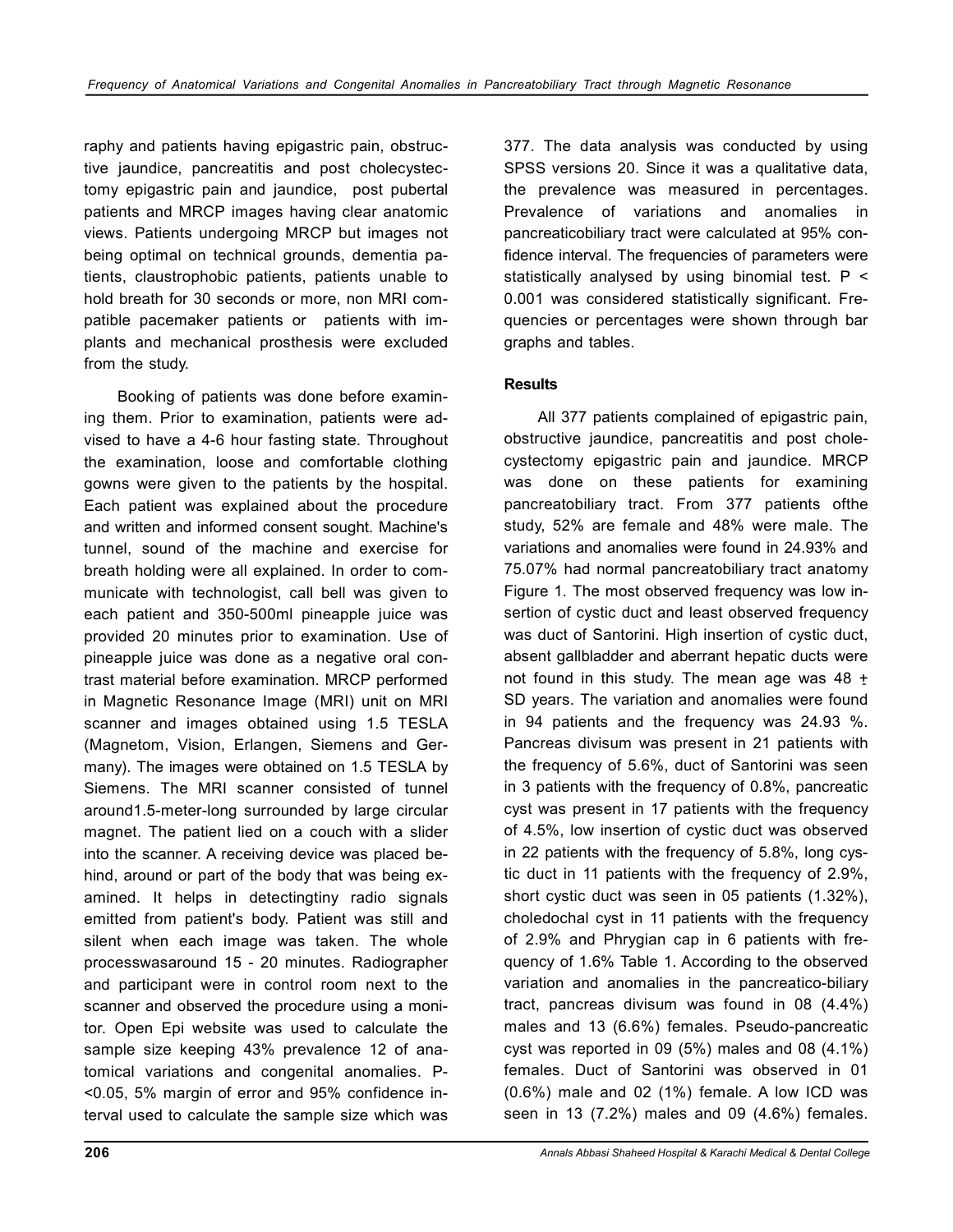Long CD was found in 05 (2.8%) males and females each while short CD was reported in 04 (2.2%) males and 01 (0.5%) females. Anteroposterior spiral CD was observed in 02 (1.1%) males and 04 (2%) females. Choledochocele was reported in 05 (2.8%) males and 06 (3.1%) females. Phrygian cap was seen in 02 (1.1%) male and 04 (2%) female. 01 (0.6%) male patient was found with an absent g a l l b l a d d e r

|  |  |  |  |  |  |  | Table 1. Anatomical Variations and Anomalies in Pancreaticoobiliary Tract |  |
|--|--|--|--|--|--|--|---------------------------------------------------------------------------|--|
|--|--|--|--|--|--|--|---------------------------------------------------------------------------|--|

| SN <sub>D</sub> Anatonic Variation Anomalies | Frequeno (n=94) | <b>Retentage</b> |
|----------------------------------------------|-----------------|------------------|
| Low insertion of oystic dut                  | 22              | 58%              |
| Panoreas dvisum                              | 21              | 56%              |
| Paroreatic oyst                              | 17              | 45%              |
| Long oydic dut                               | 11              | 29%              |
| Chdeabdhail cyst                             | 11              | 29%              |
| Phygian cap                                  | 6               | 10%              |
| Shot oystic dut                              | 5               | 1.32%            |
| Pseudo paroreatic oyst                       | ი               | O                |
| High insertion of oystic dut                 |                 | 0                |
|                                              |                 |                  |

**Table 2.** Anatomical Variations and Anomalies in Pancreatobiliary Tract According to Gender

| Variation / Anomaly        |             | Male $(\%)$<br>$n = 48$ | Female (%)<br>n=52 |
|----------------------------|-------------|-------------------------|--------------------|
| Pancreas Divisum           |             | 08 (4.4%)               | 13 (6.6%)          |
| Pseudo-pancreatic cyst     |             | 09(5%)                  | 08 (4.1%)          |
| Duct of Santorini          |             | $01(0.6\%)$             | 02 (1%)            |
| <b>ICD</b>                 | LICD        | 13 (7.2%)               | $09(4.6\%)$        |
|                            | <b>HICD</b> | 0                       | 0                  |
| СD                         | Long        | 05(2.8%)                | 05 (2.6%)          |
|                            | Short       | 04 (2.2%)               | $1(0.5\%)$         |
| Antero-Posterior Spiral CD |             | 02 (1.1%)               | 04 (2%)            |
| Choledochocele             |             | 05(2.8%)                | 06 (3.1%)          |
| Phrygian Cap               |             | 02 (1.1%)               | 04 (2%)            |
| Absent Gallbladder         |             | $01(0.6\%)$             | N                  |

## **Discussion**

Disorders of the pancreaticobiliary tract are not uncommon amongst our population. It has been estimated that more anomalies are observed 1  $\text{cm}^3$ around the extra-hepatic biliary system that is the region of cystic duct than any other body part.

Variations in anatomy lead to difficult operations, more specifically due to substantial anatomical changes of the process of disease itself. A wide range between incidence of congenital anomalies and anatomic variations are observed from as low as 0.58% to as high as 47.2%. Pin-point incidence of biliary system anomalies is unknown. Therefore, it is vital to avoid such biliary complications at the surgery, through thorough pre-operative workup, to know before hand and diagnose anomalies and anatomic variation in the pancreaticobiliary tract. Clinically, anatomical variations are mostly of no importance; however they might cause confusion at the time of surgery or during diagnostic examinations. Additionally, such variations could complicate procedure such as endoscopy or PTC, open as well as laparoscopic cholecystectomy, liver transplantations by causing iatrogenic trauma. Such anatomic variation mostly causes problems for surgeons, more often when diseases persist simultaneously. A lacking in identifying these variations properly might cause either division, injury of ligation of major bile ducts. For preventing such complications, a surgeon ought to have background knowledge of basic anatomy and variations regarding extra-heptic biliary tract and its surgical implications<sup>13</sup>.

According to the results of this study, from 377 patients of pancreaticobiliary tract disease were 52% females and 48% males having 48 years of mean age. 75.07% of patients were observed to have a normal anatomy while 24.93% were found to have anomalies and anatomic variations. Most frequently reported variation in the present research was low insertion cystic duct that was 5.8% and least found frequency was pancreatic duct / duct of Santorini variation which was 0.80%, Divisum of pancreas was 5.6%, 4.5% patients were of pancreatic cyst, 2.9% had long cystic duct, 1.32% had short cystic duct, 2.9% had choledochal cyst and 1.6% were found to have Phrygian cap. Another research done on 10,243 patients reported 39.5% patients had a varying in anatomy and anomaly of pancreaticobiliary tract. This is not in agreement to our research. In a research performed by Morgan et al reported that pancreas divisum was found in 5-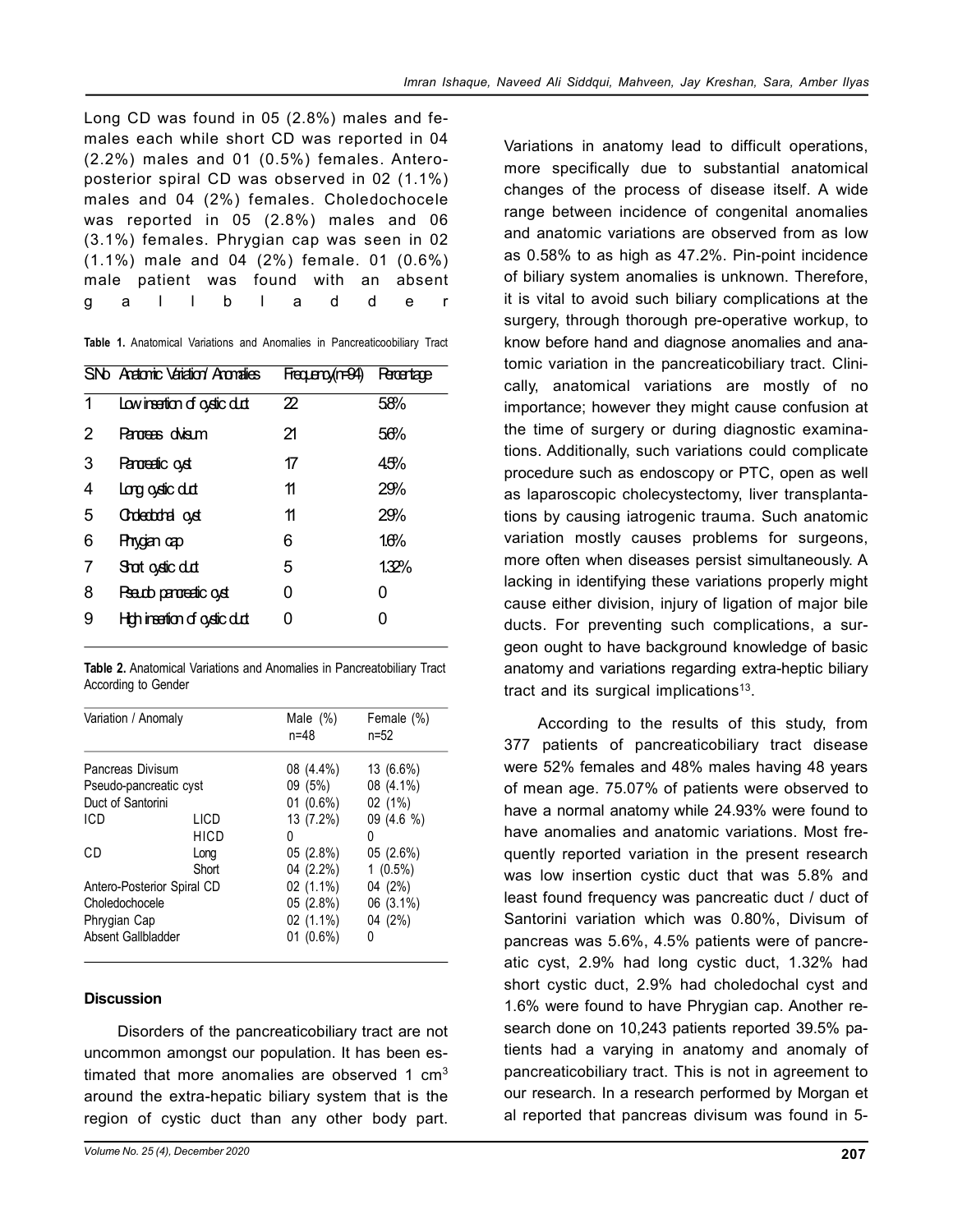

**Fig 1.** Shows the frequency of distribution of variations and anomalies in pancreatobiliary tract in adult patients through MRCP

10% of the patients and he concluded that it was an anomaly found congenitally. It was reported in studies that 15-20% of patients presented having unexplained and unrelenting pancreatitis. Pancreas divisum was reported in 21 (5.6%) of patients in the current study, that is in accordance to research, reporting frequency of pancreas divisum in their study to be 5.7% . On the contrary reported incidence to be higher, between 9.3% to 10.8%. Studies show that pancreas divisum is an anomaly more commonly seen among Western population in comparison to Asian population.With regards to researches done on accessory pancreatic duct [APD] patency, its incidence has been reported varying in-between 12% to 82%<sup>14</sup> .

According to studies by different researchers, the patency of APD had been reported from 12% - 82%. Dorsal pancreatic bud's main drainage is through APD in embryological life which enters duodenum at minor duodenal papilla. The function of APD's patency is for functioning as a secondary drainage system for main pancreatic duct [MPD] thereby preventing pancreatitis. APD was the least common pancreatic variation found in this study, having a frequency of 0.80%. This was substantially low in comparison to studies done by Kamisawa et al from 1989-2003 in Japan who reported 43% patent APD out of 291 control<sup>15</sup>. Our study reported an incidence of pancreatic cysts among 17 patients (4.5%) which is on the lower side of above incidences. Although it is reported that both genders are equally prone to pancreatic cyst development,

some have reported male predominance in comparison with females. Calot's triangle, an area where 90% of anomaly and variation relating to bile duct are found and where failure to identify them could cause surgical trauma and leaking of bile that might in turn cause substantial rises in morbidity and mortality<sup>16</sup>. A study reported that among 10.6% of patients, long cystic duct was seen parallel, related to extra-hepatic bile duct about 1.5 cm to about 9.5 cm whereas shorter cystic duct was only reported to be 5 mm in measurement<sup>17</sup>. In the present research, most reported variation was observed among 22 patients (5.8% of frequency) that were at low insertion of cystic duct. However another study also reported an incidence of low inserting cystic duct at about 7.4% and 11% respectively, both the frequencies not being in line with the reported incidence in our study<sup>18</sup>. In our research a shorter cystic duct was reported in only 05 patients having an incidence of 1.32% while a longer cystic duct was observed in 11 patients with an incidence of 2.9% that is comparable to studies done by Khan  $AS^{19}$ . The choledochal cysts may be found in infants, children or above ages of 20 years and 20% of the population might be diagnosed with this disease some point in their life. Exact causative agent of choledochal cysts aren't known; however, it has been suggested to be possibly due to anomalous pancreatobiliary junction (APBJ) which leads to pancreatic juice reflux in towards common bile duct.Our research showed a 2.9% of choledochal cyst incidence rate among the total of 377 patients of the study. Among the 2.9%, more females in comparison to males were found to have the cysts, however all the patients presented with complaints of pain in the upper abdomen<sup>20</sup>.

They may also have pancreatitis or gallbladder stones.Our findings were in comparison to a research carried out which reported 1.1% incidence rate among 356 patients. The incidencerates of choledochal cyst among the Western population are relatively low when compared to that of Asian population. Estimation on the prevalence rate among the West population has varied from 1 in 100,000 to 1 in 150,000. In Asian countries, there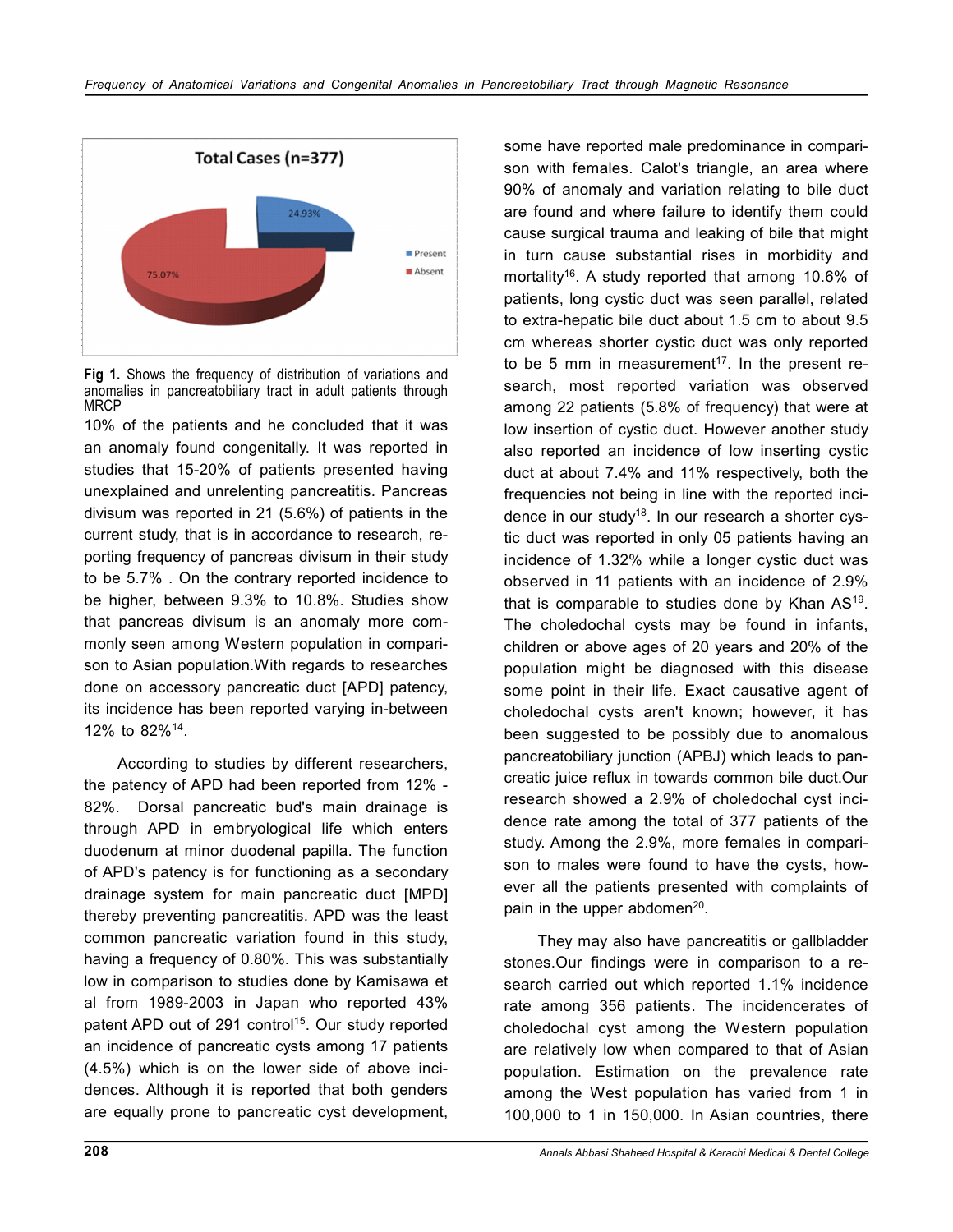is prevalence of 1 in 1000 and from them around 2/ 3 cases are found in Japan only, while 1 in 13,500 individuals residing in US and 1 in 15,000 among Australians have reported such incidences. Exact causative agents of preponderance amongst Asians areyet to be known. With regards to the commonly encountered anomalies of the biliary tract, the usually observed anomaly is folded gall bladder known as a Phrygian cap malformation which was first reported by Boyden and observed that its resemblance was to a Bonnet worn by Phrygians that lived in Asia in 12<sup>th</sup> century. The reported incidence of Phrygian cap in this study was found to be 1.6% from 377 patients which is in line with a research carried out by Rajguru J et al, which reported an incidence of  $3.3\%$ <sup>21</sup>.

This study was a multi-centered study done to decrease bias and gather data from more than one center to make it more authentic; however the study might not be immune from observer and selection bias. Surgical expertise also played an important role in the study. The study did not include histopathological diagnosis of the variation / anomalies found. Further studies should help in diagnosing pancreatico-biliary variation or anomalies as a diagnostic modality and not an incidental finding.

# **Conclusion**

According to the study results, it is important to clarify the anatomy of the pancreatobiliary tract by preoperative evaluation. Congenital anomalies and anatomical variations in pancreatobiliary tract present a complex spectrum, which are worthy of alteration in both the clinical and surgical setting and are readily identified by MRCP.

# **References**

- De Filippo M, Calabrese M, Quinto S, Rastelli A, Bertellini, R. Martora R, et al. Congenital anomalies and variations of the bile and pancreatic ducts: magnetic resonance cholangiopancreatography findings, epidemiology and clinical significance. Radiol med 2008;113:841-859. [DOI: 10.1007/s11547-008-0298-x]
- 2. Cucchetti A, Peri E, Cescon M, Zanello M, Ercolani G, Zanfi C, et al. Anatomic Variations of Intrahe-

patic Bile Ducts in a European Series and Metaanalysis of the Literature. J Gastrointest Surg<br>2011;15:623-630. [DOI: 10.1007/s11605-011-[DOI: 10.1007/s11605-011-1447-4]

- 3. Dimitriou I, Katsourakis A, Nikolaidou E,Noussiosc G. The Main Anatomical Variations of the Pancreatic Duct System: Review of the Literature and Its Importance in Surgical Practice. J Clin Med Res 2018; 10: 370-375. [DOI: 10.14740/ jocmr3344w.]
- 4. Turkvatan A, Erden A, Turkoglu MA, Yener O. Congenital variants and anomalies of the pancreas and pancreatic duct: imaging by magnetic reso-<br>nance cholangiopancreaticography and cholangiopancreaticography multidetector computed tomography. Korean J Radiol 2013;14:905-913. [DOI: 10.3348/ kjr.2013.14.6.905.]
- 5. Adibelli ZH, Adatepe M, Imamoglu C, Esen OS, Erkan N, Yildirim M. Anatomic variations of the pancreatic duct and their relevance with the Cambridge classification system: MRCP findings of<br>1158 consecutive patients. Radiol Oncol 1158 consecutive patients. Radiol Oncol 2016;50:370-377. [DOI: 10.1515/raon-2016-0041.]
- 6. Kostakis ID, Feretis T, Stamopoulos P,Garoufalia Z, Dimitroulis D, Kykalos S, et al. A rare anatomical variation of the biliary tree. J Surg Case Rep 2017;2017:rjx087 [DOI: 10.1093/jscr/rjx087.]
- 7. Chaib E, Kanas AF, Galvão FH, D'Albuquerque LA. Bile duct confluence: anatomic variations and its classification. Surg Radiol Anat 2014;36:105-9. [DOI: 10.1007/s00276-013-1157-6]
- 8. Deka P, Islam M, Jindal D, Kumar N, Arora A, Negi SS. Analysis of biliary anatomy according to different classification systems. Indian J Gastroenterol 2014;33:23-30. [DOI: 10.1007/ s12664-013-0371-9]
- 9. Griffin N, Charles-Edwards G, Grant L. Magnetic resonance cholangiopancreatography: the ABC of MRCP. Insights Imaging 2012;3:11-21. [DOI: 10.1007/s13244-011-0129-9]
- 10. Palmucci S, Roccasalva F, Piccoli M, Fuccio Sanzà G, Valerio Foti P, Ragozzino A, et al. Contrast-Enhanced Magnetic Resonance Cholangiography: Practical Tips and Clinical Indications for Biliary Disease Management. Gastroenterol Res Pract 2017;2017: 2403012. [DOI: 10.1155/2017/ 2403012]
- 11. Petrillo M, Ierardi AM, Tofanelli L, Maresca D, Angileri A, Patella F, et al. Gd-EOB-DTP-enhanced MRC in the preoperative percutaneous management of intra and extrahepatic biliary leakages: does it matter? Gland Surg 2019;8: 174-183. [DOI: 10.21037/gs.2019.03.09]
- 12. Dean AG, Sullivan KM, Soe MM. OpenEpi: Open SourceEpidemiologic Statistics for Public Health, Version 3.01. [Online] 2013 [Cited 2011 May 11].